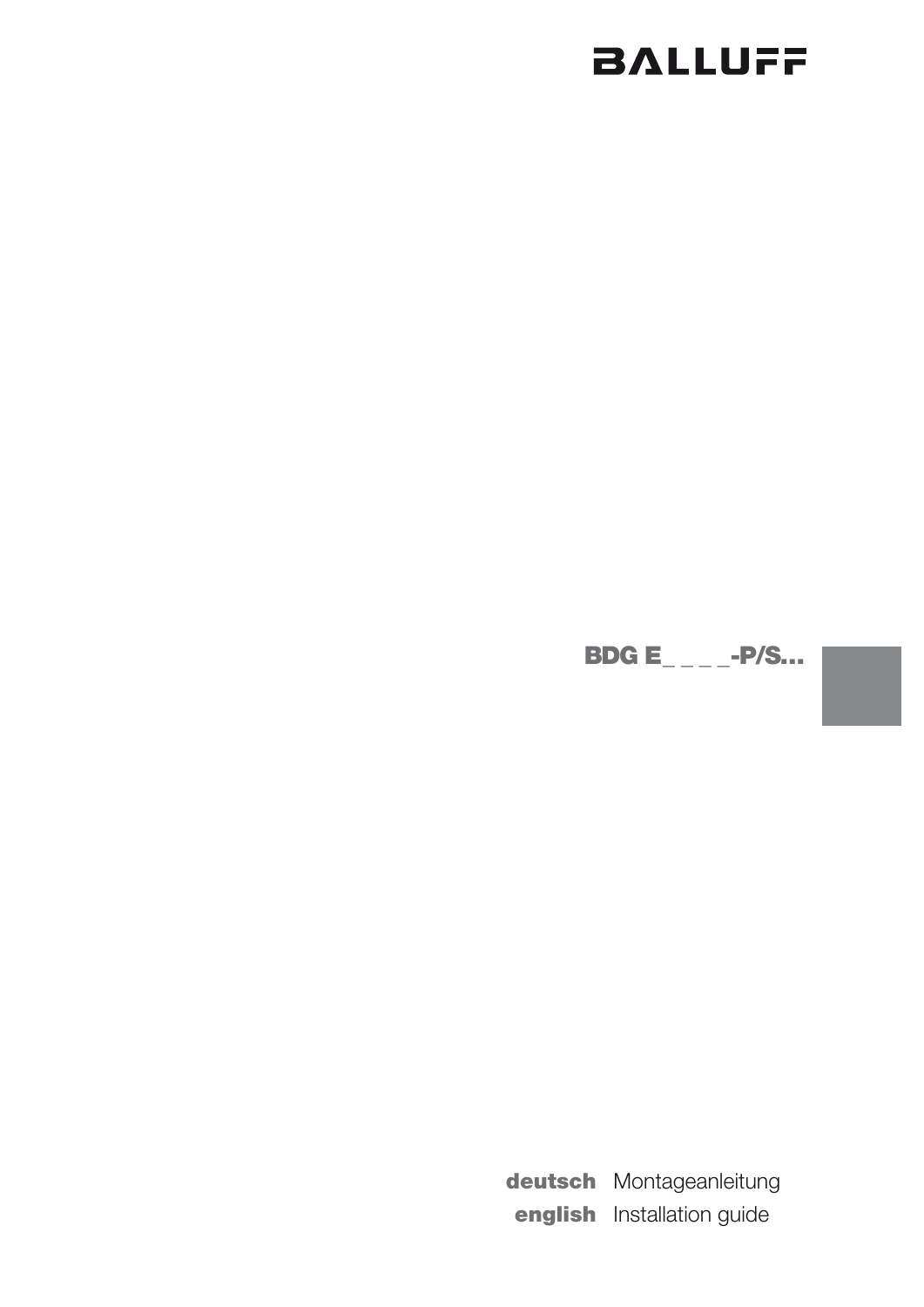# $\overline{B}D G E$ \_\_\_\_-P/S... Drehgeber / Rotary Encoder



**Mit dem CE-Zeichen bestätigen wir, dass** unsere Produkte den Anforderungen der aktuellen EU-Richtlinie entsprechen.

The CE Mark verifies that our products meet the requirements of the current EU Directive.



#### Sicherheitshinweise / Safety notes

Tätigkeiten wie Einbau, Anschluss und Inbetriebnahme dürfen nur durch geschulte Fachkräfte erfolgen.

Die Produkte dürfen nur in industrieller Umgebung und in nichtsicherheitsrelevanten Bereichen eingesetzt werden.

Activities such as **installation**, **connection** and commissioning may only be carried out by qualified personnel.

The products are only designed and produced for use in industrial environments and not for use in safety related applications.



## Montage / Installation

| Typ / Type                                                                                                                                                                                                                                                       | Montage /<br><b>Installation</b>                                                                                    | Anzugsdrehmoment /<br><b>Tightening torque</b>     |
|------------------------------------------------------------------------------------------------------------------------------------------------------------------------------------------------------------------------------------------------------------------|---------------------------------------------------------------------------------------------------------------------|----------------------------------------------------|
| BDG E 40-PA/SA<br><b>BDG E __ 58-PC</b><br>BDG E 58-PA/SA<br>BDG E 63-PA/SA<br>BDG E _70-PA/SA<br><b>BDG E</b> 58-SD<br><b>BDG E 58-PB/SB</b>                                                                                                                    |                                                                                                                     | $M3$ (8.8): Ma = 1 Nm<br>$M4$ (8.8): Ma = 2 Nm     |
| <b>BDG E__40-PS/SS</b><br><b>BDG E 58-SD</b><br>BDG E 50-PA/SA<br><b>BDG E 58-PB/SB</b><br>BDG E__58-PS/SS<br><b>BDG E __ 58-PC</b><br><b>BDG E 58-PA/SA</b><br>BDG E 63-PA/SA                                                                                   | BAM MC-DG-059-001-41)<br>ர்⊩ு<br><b>SHIP</b><br>∰—⊡9<br>BAM MC-DG-059-001-41)<br>1) Bestellcode/order code: BAM03RP | $M3$ (8.8): $Ma = 1$ Nm<br>$M4$ (8.8): $Ma = 2 Nm$ |
| <b>BDG E 40-PW/SW</b>                                                                                                                                                                                                                                            |                                                                                                                     | $M20\times1.5$ : Ma = 8 Nm                         |
| BDG E 63-PQ/SQ BDG E 67-PQ/SQ                                                                                                                                                                                                                                    | ≕                                                                                                                   | $M6$ : Ma = 6 Nm                                   |
| <b>BDG E 24-PS/SS</b><br>BDG E 58-PA/SA<br><b>BDG E 30-PS/SS</b><br><b>BDG E</b> 58-SD<br><b>BDG E__58-PB/SB</b><br><b>BDG E 40-PS/SS</b><br>BDG E 40-PA/SA<br><b>BDG E 58-PC</b><br>BDG E 50-PA/SA<br>BDG E 63-PA/SA<br><b>BDG E</b> 58-PS/SS<br>BDG E 70-PA/SA | حصدا                                                                                                                | $M3$ (8.8): Ma = 1 Nm<br>M4 (8.8): $Ma = 2 Nm$     |
| <b>BDG E__58-PB/SB</b><br><b>BDG E</b> 40-PS/SS<br><b>BDG E 58-PC</b><br><b>BDG E 58-PA/SA</b><br><b>BDG E</b> 58-SD                                                                                                                                             | =4                                                                                                                  | $M3$ (8.8): Ma = 1 Nm<br>$M4$ (8.8): $Ma = 2 Nm$   |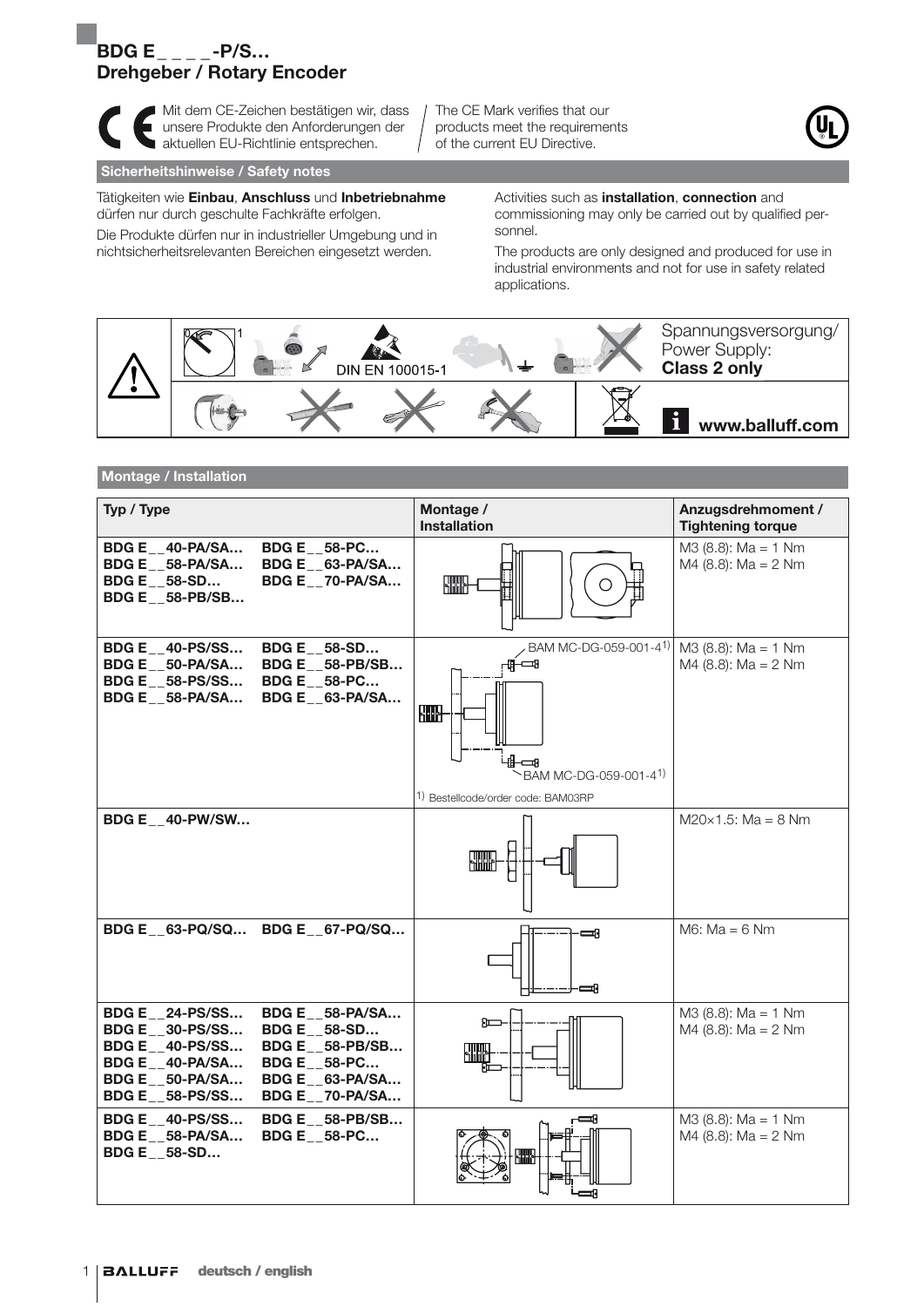# Elektrischer Anschluss / Electrical connection

### Pinbelegung / Pin assignment

| Pin               | <b>Signal</b>                                                       |                                                                     |                                                                                                                    |                          |                                                             |                  |              |
|-------------------|---------------------------------------------------------------------|---------------------------------------------------------------------|--------------------------------------------------------------------------------------------------------------------|--------------------------|-------------------------------------------------------------|------------------|--------------|
|                   | <b>S4</b><br>(Stecker M12,<br>4 Pin /<br>M12 male, 4 pin)<br>2<br>p | S <sub>5</sub><br>(Stecker M12,<br>5 Pin /<br>M12 male, 5 pin)<br>2 | S <sub>8</sub><br>(Stecker M12, 8 Pin / M12 male, 8 pin)<br>P <sub>8</sub><br>(Stecker M8, 8 Pin / M8 male, 8 pin) |                          | <b>SC</b><br>(Stecker M12,<br>12 Pin /<br>M12 male, 12 pin) |                  |              |
|                   | <b>BDGE_</b><br>$-P/S$                                              |                                                                     |                                                                                                                    |                          |                                                             |                  |              |
|                   | TA                                                                  | TD                                                                  | $$ C1                                                                                                              | H3                       | T2                                                          | H5               | $$ TB        |
| $\mathbf{1}$      | UB                                                                  | UB                                                                  | <b>GND</b>                                                                                                         | <b>GND</b>               | <b>GND</b>                                                  | UB               | UB           |
| $\mathbf{2}$      | Α                                                                   | B                                                                   | UB                                                                                                                 | UB                       | UB                                                          | n.c.             | n.c.         |
| 3                 | <b>GND</b>                                                          | <b>GND</b>                                                          | Α                                                                                                                  | A                        | A                                                           | <b>GND</b>       | <b>GND</b>   |
| 4                 | $\mathsf B$                                                         | Α                                                                   | $A_{i\underline{n}\underline{v}}$                                                                                  | $\mathsf B$              | $\mathsf B$                                                 | Α                | A            |
| 5                 | $\overline{\phantom{0}}$                                            | $\mathsf{N}$                                                        | $\mathsf B$                                                                                                        | $\mathsf{N}$             | $\mathsf{N}$                                                | n.c.             | n.c.         |
| $\,6$             | $\overline{\phantom{0}}$                                            | $\overline{\phantom{0}}$                                            | $B_{inv}$                                                                                                          | $A_{inv}$                | n.c.                                                        | B                | $\mathsf B$  |
| $\overline{7}$    | $\overline{\phantom{0}}$                                            | $\overline{\phantom{0}}$                                            | n.c.                                                                                                               | $B_{\text{inv}}$         | n.c.                                                        | $B_{inv}$        | n.c.         |
| 8                 | $\overline{a}$                                                      | $\overline{\phantom{0}}$                                            | n.c.                                                                                                               | $N_{\text{inv}}$         | n.c.                                                        | $\mathsf{N}$     | $\mathsf{N}$ |
| $\hbox{9}$        | $\overline{\phantom{0}}$                                            | $\overline{\phantom{a}}$                                            | $\overline{\phantom{0}}$                                                                                           | $\overline{\phantom{0}}$ | $\overline{\phantom{0}}$                                    | $A_{inv}$        | n.c.         |
| 10                | $\overline{\phantom{0}}$                                            |                                                                     |                                                                                                                    |                          | —                                                           | $N_{\text{inv}}$ | n.c.         |
| 11                | $\overline{\phantom{0}}$                                            |                                                                     | —                                                                                                                  | —                        | —                                                           | n.c.             | n.c.         |
| 12                | $\qquad \qquad -$                                                   | $\overline{\phantom{0}}$                                            | -                                                                                                                  |                          | $\qquad \qquad -$                                           | n.c.             | n.c.         |
| Schirm/<br>Shield | Gehäuse / Housing                                                   |                                                                     |                                                                                                                    |                          |                                                             |                  |              |

# Kabel / Cable

| Adern-                | <b>Signal</b>          |                  |                  |                  |            |  |
|-----------------------|------------------------|------------------|------------------|------------------|------------|--|
| farbe/<br><b>Wire</b> | <b>BDG E _____-P/S</b> |                  |                  |                  |            |  |
| color                 | $$ C1                  | H1               | H3               | H5               | $$ T1      |  |
| <b>WH</b>             | <b>GND</b>             | <b>GND</b>       | <b>GND</b>       | <b>GND</b>       | <b>GND</b> |  |
| BN                    | UB                     | UB               | UB               | UB               | UB         |  |
| GN                    | A                      | A                | A                | A                | A          |  |
| YE                    | $A_{inv}$              | B                | B                | B                | В          |  |
| GY                    | B                      | Ν                | N                | N                | Ν          |  |
| <b>RD</b>             |                        | $A_{\text{inv}}$ | $A_{inv}$        | $A_{inv}$        |            |  |
| <b>BK</b>             |                        |                  |                  | $B_{inv}$        |            |  |
| VT                    |                        | $N_{\text{inv}}$ |                  | $N_{\text{inv}}$ |            |  |
| <b>PK</b>             | $B_{inv}$              |                  | $B_{inv}$        |                  |            |  |
| BU                    |                        | $B_{inv}$        | $N_{\text{inv}}$ |                  |            |  |
| Schirm/<br>Shield     | Gehäuse / Housing      |                  |                  |                  |            |  |

# Kabelverlegung / Cable routing

| Kabel-                                         | <b>Radius/Radius</b>   |                        |  |
|------------------------------------------------|------------------------|------------------------|--|
| durch-<br>messer/<br>Cable<br>diameter<br>[mm] | R1                     | R <sub>2</sub>         |  |
| $\leq$ 7 mm                                    | $31,5$ mm /<br>31.5 mm | 94,5 mm /<br>94.5 mm   |  |
| $> 7$ mm                                       | 41,5 mm $/$<br>41.5 mm | 124,5 mm /<br>124.5 mm |  |

# Umgebungsbedingungen / Ambient conditions

| Umgebungstemperatur / Ambient |             |
|-------------------------------|-------------|
| temperature                   |             |
| mit Stecker/with connector    | $-40+85$ °C |
| mit Kabel/with cable          | $-20+80$ °C |
| BDG C1 (1Vss/1Vpp)            | $-10+70$ °C |
|                               |             |

Lagertemperatur / Storage temperature −30…+80 °C